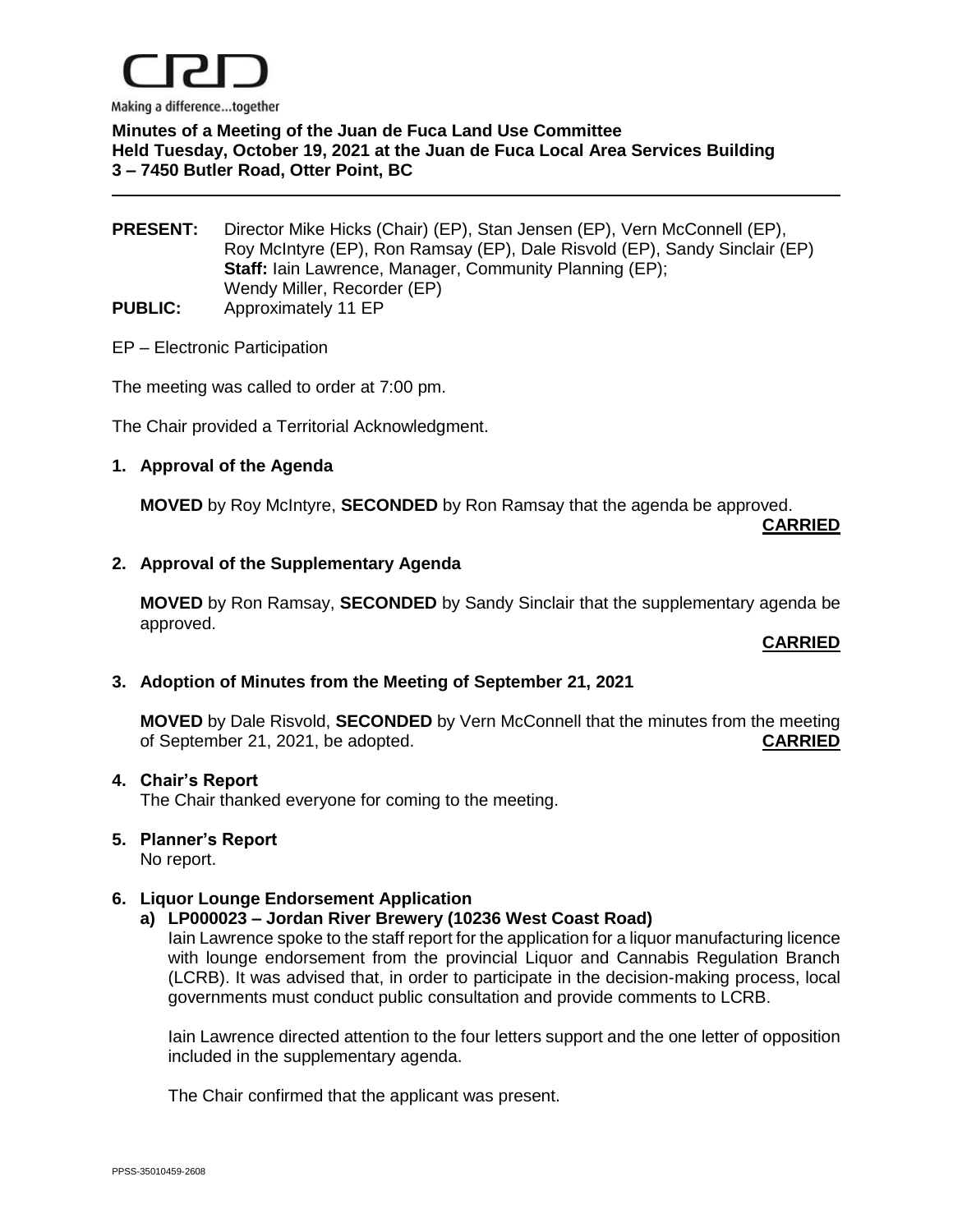The applicant responded to questions from the LUC advising that beverages will be limited to beer manufactured onsite, and to a variety of non-alcoholic options, some of which may also be produced onsite. Food service will also be provided; however, the full scope of options has not yet been decided.

Iain Lawrence responded to a question from the LUC confirming that the subject property is also being considered for rezoning to permit a brewery with accessory sales, lounge and special event area (RZ000270) and that the zoning amendment bylaw (Bylaw No. 4381) has received third reading.

**MOVED** by Sandy Sinclair, **SECONDED** by Vern McConnell that the Juan de Fuca Land Use Committee recommends to the Capital Regional District Board:

- 1. That comments be provided to the LCRB confirming the CRD Board has considered the proposed location, person capacity, hours of liquor service, impact of noise, the general impact on the community, and public comments received for the proposed lounge endorsement application for Jordan River Brewery (LP000023);
- 2. That public comments received on application LP000023 be provided to the LCRB;
- 3. That a recommendation of approval-in-principle for lounge endorsement application for Jordan River Brewery (LP000023) be provided to the LCRB subject to the following conditions:
	- a. final adoption of rezoning Bylaw No. 4381.

## **CARRIED**

The Chair responded to a question from a member of the public advising that all submissions received by the LUC as part of the meeting will be forwarded as submitted to the LCRB, and that the public may also submit comment directly to the LCRB.

### **7. Radio Communication and Broadcasting Antenna Systems Applications**

## **a) LP000026 - Lot 205, Renfrew District (6215 Powder Main Road); and**

## **LP000027 - Block C, District Lot 251, Renfrew District as shown on Plan EPP100555 (West Coast Road at Minute Creek)**

Iain Lawrence spoke to the staff report for the applications received from Rogers Communications for a 68 m radio communication tower with antennas and lightening rod on Lot 205, Renfrew District, located at 6215 Powder Main Road in Port Renfrew and a 63 m radio communication tower with antennas and lighting rod on Block C, District Lot 251, Renfrew District as shown on Plan EPP100555, located on the south side of West Coast Road, near Minute Creek.

Iain Lawrence highlighted the subject properties, site plans and tower plans. It was advised that the radio communication tower applications are part of the initiative to expand service between Sooke and Port Renfrew.

Iain Lawrence directed attention to the one submission received and included in the staff report.

The Chair confirmed that the application representative was present.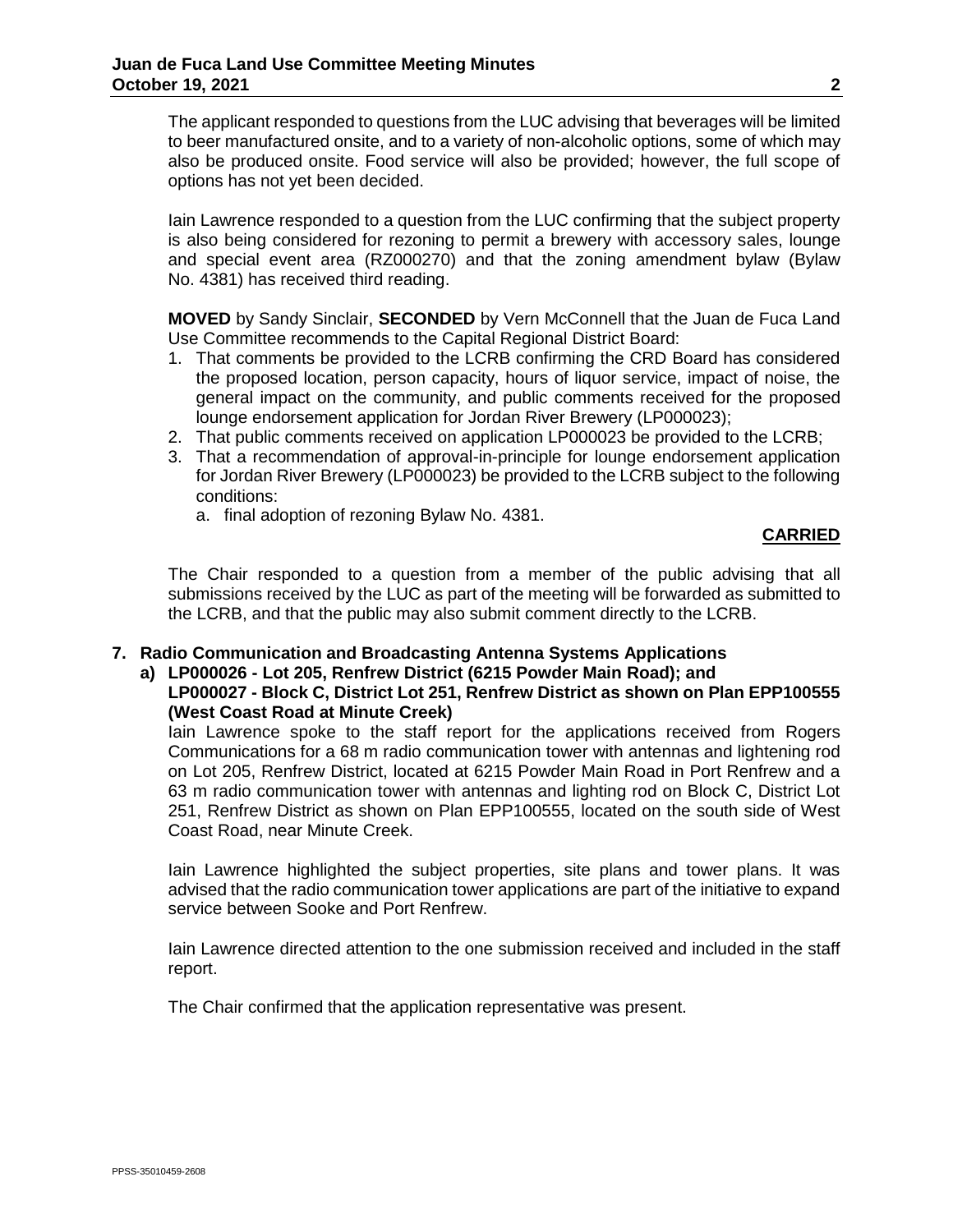Brian Gregg, representative for Rogers, responded to questions from the LUC advising that:

- the height of the towers differ due to topography and the requirement that each tower must have a line of sight to the neighbouring tower to be able to tie into the network
- the towers are built to take into account future tree growth and ensure that the top of the tower remains above the highest trees
- there is opportunity for other service providers to co-locate on the towers in future
- the Gordon Creek and marina area is in the anticipated service area
- the towers will provide wireless internet through the cellular network
- tower construction is to begin as soon as possible

**MOVED** by Sandy Sinclair, **SECONDED** by Roy McIntyre that the Juan de Fuca Land Use Committee recommends to the Capital Regional District Board:

- 1. That a statement of concurrence be provided to Rogers Communications for the proposed 68 m radio communication and broadcasting antenna system on Lot 205, Renfrew District (LP000026); and
- 2. That a statement of concurrence be provided to Rogers Communications for the proposed 63 m radio communication and broadcasting antenna system on Block C, District Lot 251, Renfrew District as shown on Plan EPP100555 (LP000027).

## **CARRIED**

# **8. Development Permit with Variance Application**

**a) DV000083 - Lot 9, Section 129, Sooke District, Plan VIP67208 (590 Seedtree Road)** Iain Lawrence spoke to the staff report for the application for a development permit with variance to authorize subdivision on a parcel designated as Steep Slope, Riparian, and Sensitive Ecosystem Development Permit (DP) areas, and to vary the requirement that 10% of the lot perimeter of a parcel front onto a public highway.

Iain Lawrence highlighted the subject property map and proposed subdivision phases. It was advised that the geotechnical report and the environmental assessment report submitted as part of the application address the Steep Slope and Sensitive Ecosystem DP guidelines, and that no further land alteration is proposed within designated Riparian DP areas as a part of the subdivision.

Iain Lawrence directed attention to one submission included in the supplementary agenda which outlined concerns regarding water supply. It was reported that proof of potable water is required for subdivision; sewerage is required as part of the building permit process.

The Chair confirmed that the applicant was present.

Iain Lawrence responded to a question from the LUC confirming that the subject property was rezoned from Rural (A) to RR-6A (RZ000260) in accordance with the Settlement policies of the East Sooke Official Community Plan, 2018, Bylaw No. 4000, as an alternative to a building strata development.